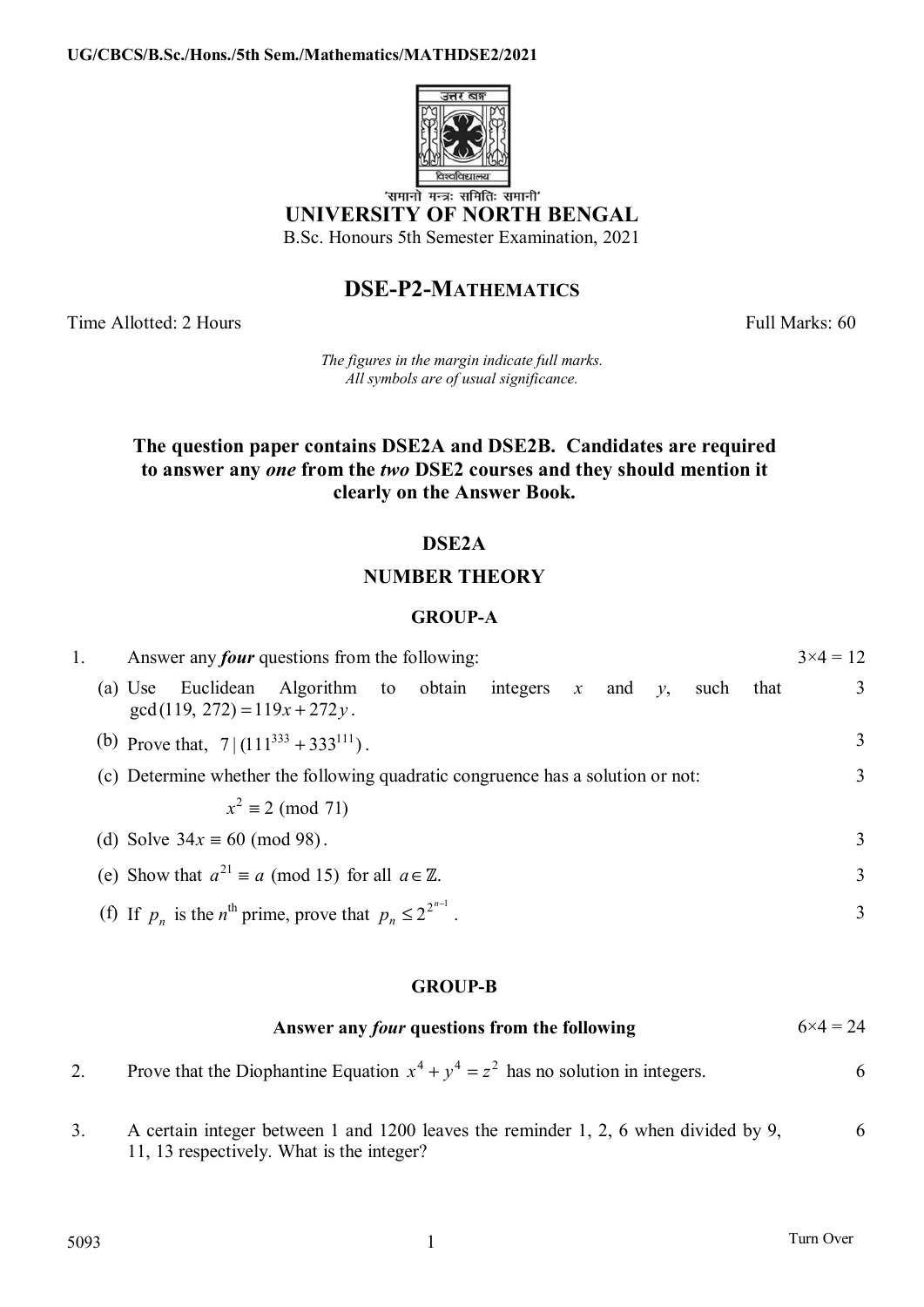#### **UG/CBCS/B.Sc./Hons./5th Sem./Mathematics/MATHDSE2/2021**

4. For  $n > 2$  prove that there exists a prime p such that  $n < p < n!$ . If  $p_n$  be the  $n^{\text{th}}$  prime number, show that  $\frac{1}{p_1} + \frac{1}{p_2} + \dots + \frac{1}{p_n}$  $\frac{1}{n} + \frac{1}{n} + \dots + \frac{1}{n}$  $v_1$   $v_2$  $+\frac{1}{n}+\dots+\frac{1}{n}$  is not an integer. 3+3

# 5. Find all the positive integral solutions of the following Diophantine equation:  $142x + 20y = 1000$

- 6. Show that the equation  $6x^2 + 5x + 1 = 0$  has no solution in integers but for every prime p the equation  $6x^2 + 5x + 1 \equiv 0 \pmod{p}$  has a solution. 6
- 7. (a) Evaluate the Legendre symbol (3658/12703). 3
	- (b) Show that  $5^{38} \equiv 4 \pmod{11}$ .

#### **GROUP-C**

### **Answer any** *two* **questions from the following** 12×2 =24

- 8. Prove that there are infinitely many prime numbers and among these infinitely many are of the form  $(4k-1)$  for some  $k \in \mathbb{Z}$ . Show that for a prime p and  $n > 2$  the terms of the A.P. *p*,  $p+d$ ,  $p+2d$ , ...,  $p+(n-1)d$  will be primes if the common difference *d* is divisible by every prime  $q < n$ . 6+6
- 9.  $\alpha, \beta \neq 0$  are two Gaussian integers prove that there exist integers  $\mu, \rho \in Z[i]$  such that  $\alpha = \mu \beta + \rho$ , with  $|\rho| < |\beta|$ . Show that  $\mu$  and  $\rho$  are not unique. 8+4
- 10. Show that all solutions of the Pythagorean equation  $x^2 + y^2 = z^2$  satisfying gcd(*x*, *y*, *z*) = 1, 2 | *x*, *x*, *y*, *z* > 0 are given by  $x = 2st$ ,  $y = s^2 - t^2$ ,  $z = s^2 + t^2$  where  $s, t \in \mathbb{Z}$  with  $s > t$  gcd  $(s, t) = 1$  and  $s \neq t$  (mod 2). Show that the radius of the incircle of a Pythagorean triangle is always an integer. 6+6
- 11.(a) Prove that no prime *p* of the form  $4k + 3$  is a sum of two squares. 3 (b) Prove that an odd prime  $p$  is expressible as a sum of two square if and only if  $\overline{Q}$ 
	- $p \equiv 1 \pmod{4}$ .

### **DSE2B**

#### **MECHANICS**

#### **GROUP-A**

- 1. Answer any *four* questions from the following:  $3 \times 4 = 12$ 
	- (a) If the resistance per unit mass is  $g(\frac{u}{v})^2$ , prove that  $\frac{du}{ds} = \frac{-g}{v^2}u$ ,  $\frac{d\psi}{ds} = \frac{g}{u^2} \cos^3 \psi$ *g ds*  $u$ <sup>*d*</sup> *v g ds*  $\frac{du}{dt} = \frac{-g}{2}u$ ,  $\frac{d\psi}{d\psi} = \frac{g}{2}\cos^3\psi$ , where  $u$  is the horizontal component of velocity.

6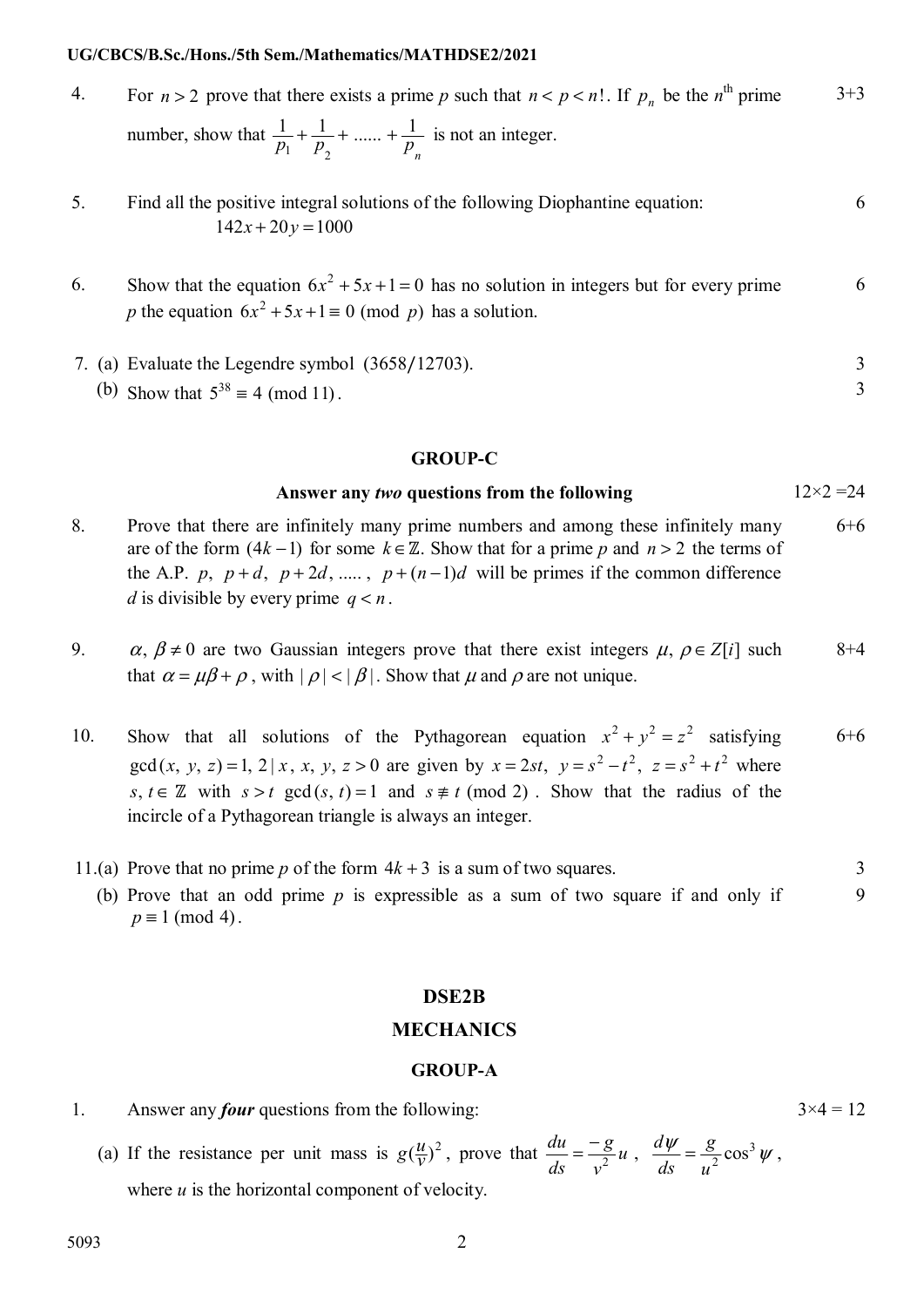## **UG/CBCS/B.Sc./Hons./5th Sem./Mathematics/MATHDSE2/2021**

- (b) A hemisphere rests in equilibrium on a sphere of equal radius. Show that the equilibrium is unstable when the curved surface of the hemisphere rests on the sphere.
- (c) The lengths *AB* and *AD* of the sides of a rectangle *ABCD* are 2*a* and 2*b*, show that the inclination to *AB* of one of the principal axes at *A* is  $2(a^2-b^2)$  $\frac{1}{2}$ tan<sup>-1</sup> $\frac{3}{2(a^2)}$ 2  $\mu^2$ 1  $a^2 - b$ *ab*  $\overline{a}$  $-1\frac{3uv}{2}$ .
- (d) The velocities of a particle along and perpendicular to the radius vector from a fixed origin are  $\lambda r^2$  and  $\mu \theta^2$ . Show that the path is  $\frac{\lambda}{\theta} = \frac{\mu}{2r^2} + c$  $\frac{\lambda}{\theta} = \frac{\mu}{2r^2} + c$ .
- (e) Prove that the resultant turn about the astatic centre through the same angle.
- (f) Write down the Kepler's laws of planetary motion.

## **GROUP-B**

# **Answer any** *four* **questions from the following** 6×4 = 24

2. A uniform rod of length 2*a* and weight *W* rests on a rough horizontal plane (coefficient of friction  $\lambda$ ), its weight being uniformly distributed along its length. If the rod is just about to move under the action of force *P* applied perpendicular to the rod at a distance 6

*c* from the centre, show that  $\frac{a}{\sqrt{a^2+c^2-c}} = \frac{\lambda W}{P}$  $a^2 + c^2 - c$  $rac{a}{\sqrt{2^2+c^2-c}} = \frac{\lambda W}{P}$ .

- 3. Prove that any system of forces acting on a rigid body can be reduced to a single force and a couple whose axis lies along the line of action of the force.
- 4. A particle moves with a central acceleration  $\mu \left| r + \frac{c}{r^3} \right|$ ⎠  $\setminus$  $\overline{\phantom{a}}$ ⎝  $\big($  $+\frac{c}{a^{3}}$ 4 *r*  $\mu\left(r+\frac{c^4}{2}\right)$ , being projected from an apse at a distance *c* with a velocity  $2\sqrt{\mu} c$ , prove that its path is  $r^2(2 + \cos{\sqrt{3}\phi}) = 3c^2$ . 6
- 5. A particle moves freely in a parabolic path given by  $y^2 = 4ax$  under a force which is always perpendicular to its axis. Find the law of force. 6
- 6. An attracting force, varying as the distance, acts on a particle initially at rest at a distance *a*. Show that if *V* be the velocity when the particle is at a distance *x* and *V'* be the velocity of the same particle when the resistance of air is taken into account, then  $\left[1-\frac{1}{3}k\frac{(2a+x)(a-x)}{a+x}\right]$  $a + x$  $V' = V \left[ 1 - \frac{1}{2} k \frac{(2a+x)(a-x)}{a-x} \right]$  $\ddot{}$  $n' = V[1-\frac{1}{2}k\frac{(2a+x)(a-x)}{2}]$  nearly, the resistance of the air being given to be *k* times the square of the velocity per unit mass, where *k* is very small.
- 7. A uniform square plane *ABCD* of mass *M* and side 2*a* lies on a smooth horizontal plane. It is struck at *A* by a particle of mass  $M'$  moving with velocity in the direction *AB*, the particle remaining attached to the plate. Determine the subsequent motion of

the system and show that its angular velocity is *a V*  $M + 4M$ *M* 2  $\frac{M'}{M} = \frac{3}{2}$  $\frac{V}{1.16} = \frac{3V}{2}$ . 6

6

6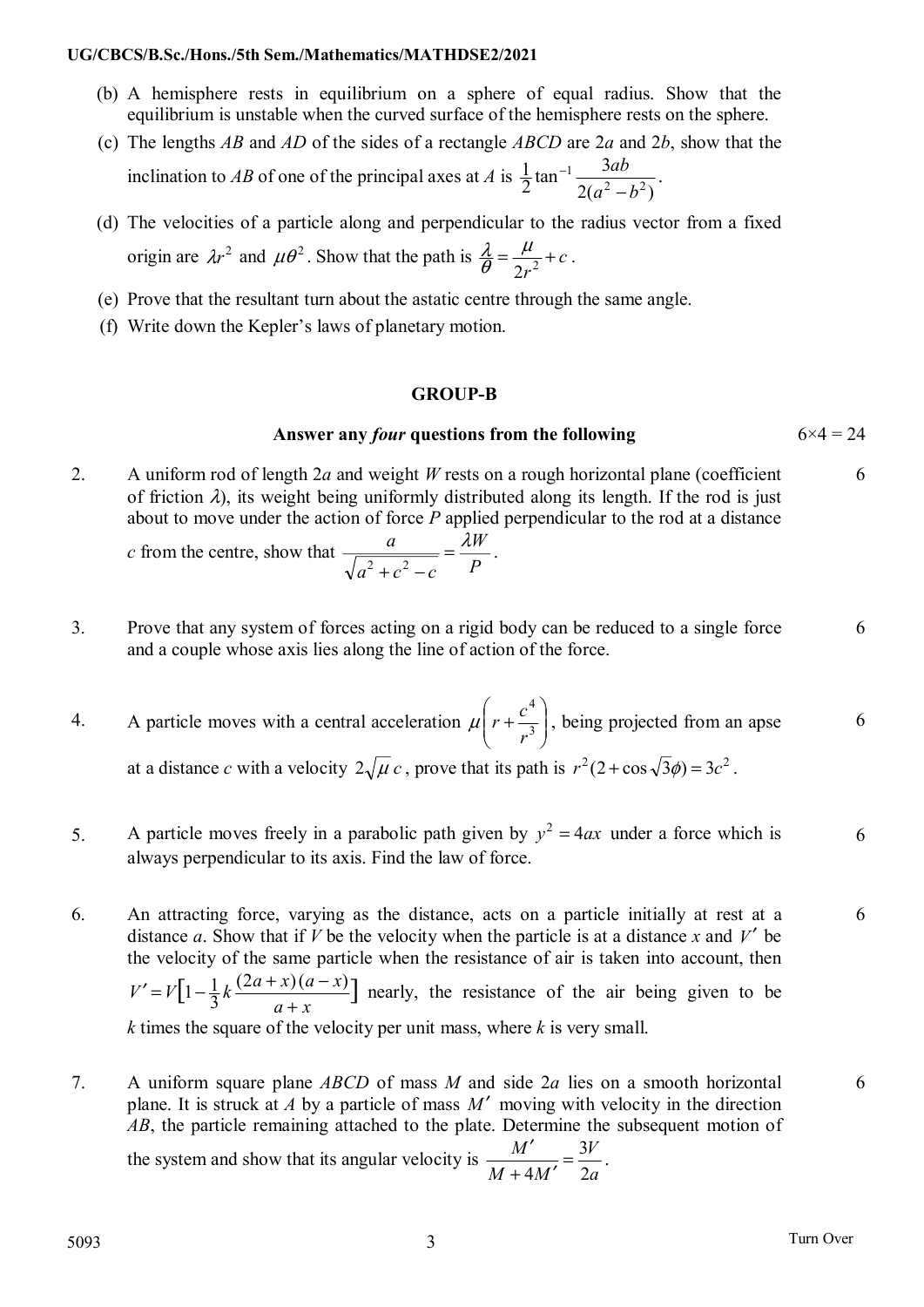### **GROUP-C**

## **Answer any** *two* **questions from the following** 12×2 =24

4

5

6

6

4

4

- 8. (a) A particle is projected with velocity *V* along a smooth horizontal plane in a medium whose resistance per unit mass is  $\mu$  times the cube of the velocity. Show that the distance it describes in time *t* is  $\frac{1}{\mu V} [(\sqrt{1 + 2\mu V^2} t) - 1]$ .
	- (b) If  $\alpha$  be the angular velocity of a planet at the nearest of the major axis, prove that its period is ⎭  $\left\{ \right\}$  $\vert$  $\overline{\mathcal{L}}$ ⎨  $\sqrt{2}$  $\frac{2\pi}{\omega} = \sqrt{\frac{1+e}{(1-e)^3}}$ *e e*  $\frac{2\pi}{\omega} = \sqrt{\frac{1+e}{(1-e)^3}}$ . 3
	- (c) A particle subject to a central force per unit mass equal to  $\mu \{2(a^2 + b^2)u^2 3a^2b^2u^7\}$ is projected at a distance *a* with a velocity *a*  $\frac{\mu}{\sigma}$  in a direction of right angle to the distance; show that the path is the curve  $r^2 = a^2 \cos^2 \theta + b^2 \sin^2 \theta$ .
- 9. (a) A rocket is fired from the earth surface with speed V at an angle  $\alpha$  to the radius through the point of projection. Show that the rocket's subsequent greatest distance from the earth's centre is the larger root of the quadratic equation,

$$
(V^2 - \frac{2GM}{R})r^2 + 2GMr - R^2V^2\sin^2\alpha = 0
$$

If  $V^2 < \frac{2GM}{R}$ , where *R* is the radius and *M* be the mass of the earth and *G* is the gravitational constant. Deduce that the escape velocity is independent of  $\alpha$ .

- (b) Forces *P*, *Q*, *R* act along any three mutually perpendicular generators of the same system of the surface  $x^2 + y^2 = 2(z^2 + a^2)$ , the positive direction of the forces being towards the same side of the plane *xy*. Prove that the pitch of the equivalent wrench is  $2a \frac{(PQ + QR + RP)}{P^2 + Q^2 + P^2}$  $P^2 + Q^2 + R$  $a \frac{(PQ + QR + RP)}{PQ}$  $+Q^2 +$  $\frac{+QR+RP}{2}$ .
- 10.(a) Two equal forces act along each of the straight lines *c z b*  $y - b$  $rac{x \mp a \cos \theta}{a \sin \theta} = \frac{y - b \sin \theta}{\mp b \cos \theta} =$  $\theta$  $\theta$ cos sin sin cos  $\overline{+}$  $\frac{\pm a \cos \theta}{\sin \theta} = \frac{y - b \sin \theta}{\sin \theta} = \frac{z}{\sin \theta}$ ; show that their central axis must, for all values of  $\theta$ , lie on the surface  $\sqrt{2}$ ⎠  $\left(\frac{a}{-+}\right)$  $\left(\frac{x}{z} + \frac{z}{x}\right) = b\left(\frac{a}{c} + \frac{z}{c}\right)$ ⎝  $\left(\frac{x}{-}\right)$ *a c c*  $b\left(\frac{a}{a}\right)$ *x z z*  $y\left(\frac{x}{-} + \frac{z}{-}\right) = b\left(\frac{a}{-} + \frac{c}{-}\right).$ 
	- (b) Write down the equation of motion of a particle moving in a central orbit under a central force *F* and deduce the differential equation of the orbit in the form *F dr dP*  $\frac{h^2}{P^3} \frac{dP}{dr} =$ , where the symbols have the usual meaning.
	- (c) Show that the equilibrium is stable or unstable according as  $\frac{\cos \alpha}{h} \geq$  $v_1$   $v_2$  $1 \t1$  $\rho_{\text{\tiny{l}}}$   $\rho$  $+$   $\frac{1}{\sqrt{2}}$ . Where 4

 $\alpha$  is the angle between the common normal and the vertical at the point of contact, *h* is the height of c.g. from the point of contact and  $\rho_1$ ,  $\rho_2$  are the radii of curvatures at the point of contact.